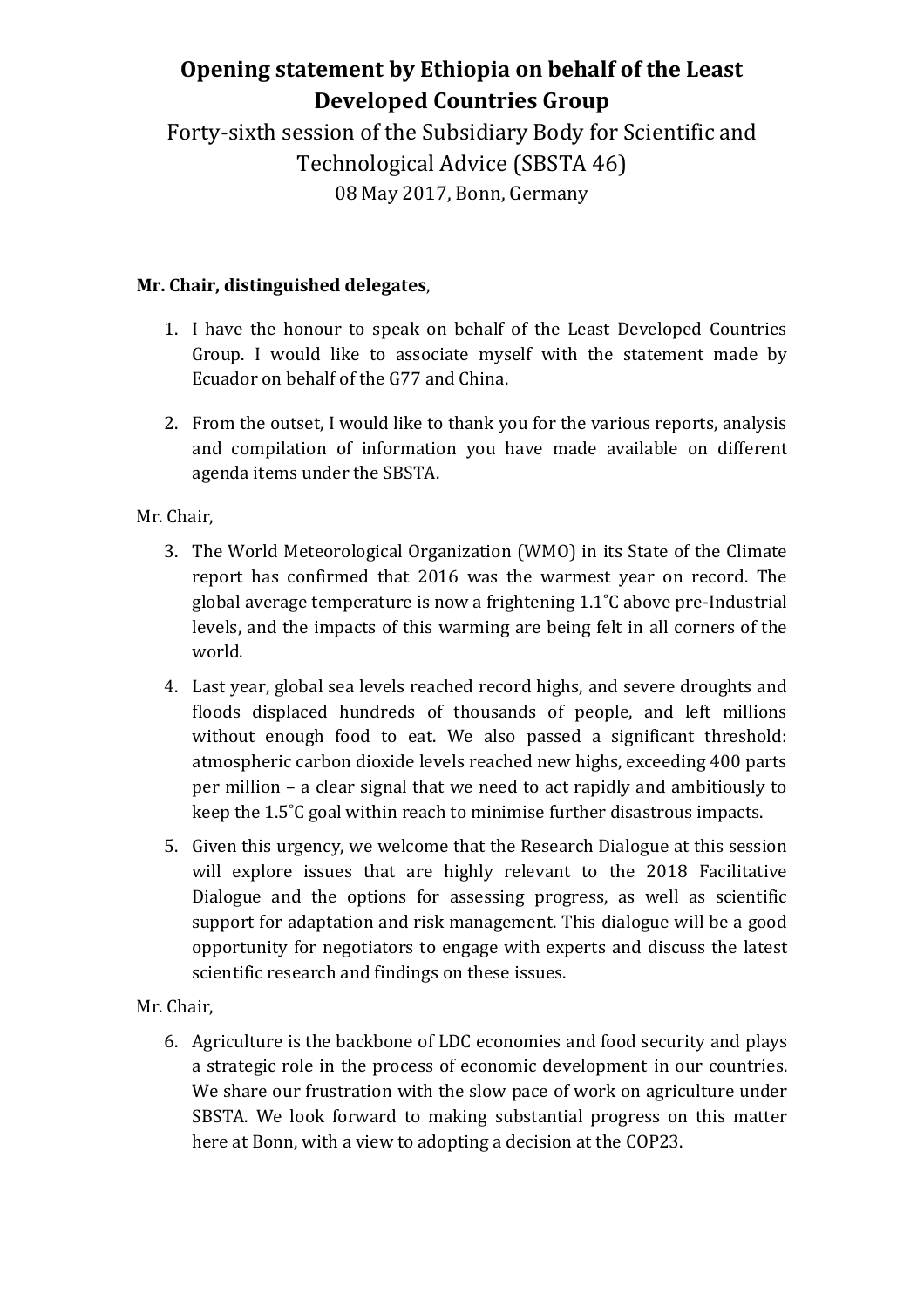#### Mr. Chair

7. On matters related to technology, we expect to have further clarity on the nature of the Technology Framework, its linkages with the Technology Mechanism and how it will enable effective implementation of the Paris Agreement, particularly in responding to the technology demands and needs of Developing countries, especially the LDCs. It is important that adequate support be mobilized for developing countries' access to technologies.

### Mr. Chair

- 8. On matters related to modalities for the accounting of financial resources provided and mobilized through public interventions, we think that the accounting of financial resources is another important issue. We believe that the technical paper by the Secretariat provides a basis for taking the discussions forward. The modalities to be developed should build on existing arrangements and ensure that reports are complete, detailed and comparable. Developing these modalities should make progress here so that it can be finalized in time to feed into the transparency framework discussion.
- 9. We also emphasise the importance of agreeing on an operational definition of climate finance, particularly now that Parties are going to be regularly reporting on climate finance provided and received under the Paris Agreement.
- Mr. Chair
	- 10. On matters related to the Nairobi Work Programme, we look forward to exploring ways to advance its role to support enhanced action on adaptation.
	- 11. On matters related to Article 6 of the Paris Agreement, I am pleased to inform you that LDC Group has made submissions on market and nonmarket approaches under the Paris Agreement. We look forward to substantive discussion on this topic at the roundtable meeting and during the negotiations.

#### Mr. Chair,

- 12. The work on the Periodic review of the long-term global goal has to be completed no later than 2018. Therefore, it is important to have further progress on defining the scope of the next periodic review in accordance with relevant past decisions. It would be useful to have an in-session workshop on the scope of the next periodic review.
- 13. With regard to the Technical Expert Meetings (TEMs) on both mitigation and adaptation, we are grateful to the SBSTA Chair that our concern regarding the absence of representatives of the Operating Entities of the Financial Mechanism of the Convention from the initial TEM agendas has been addressed. The engagement of representatives of the Operating